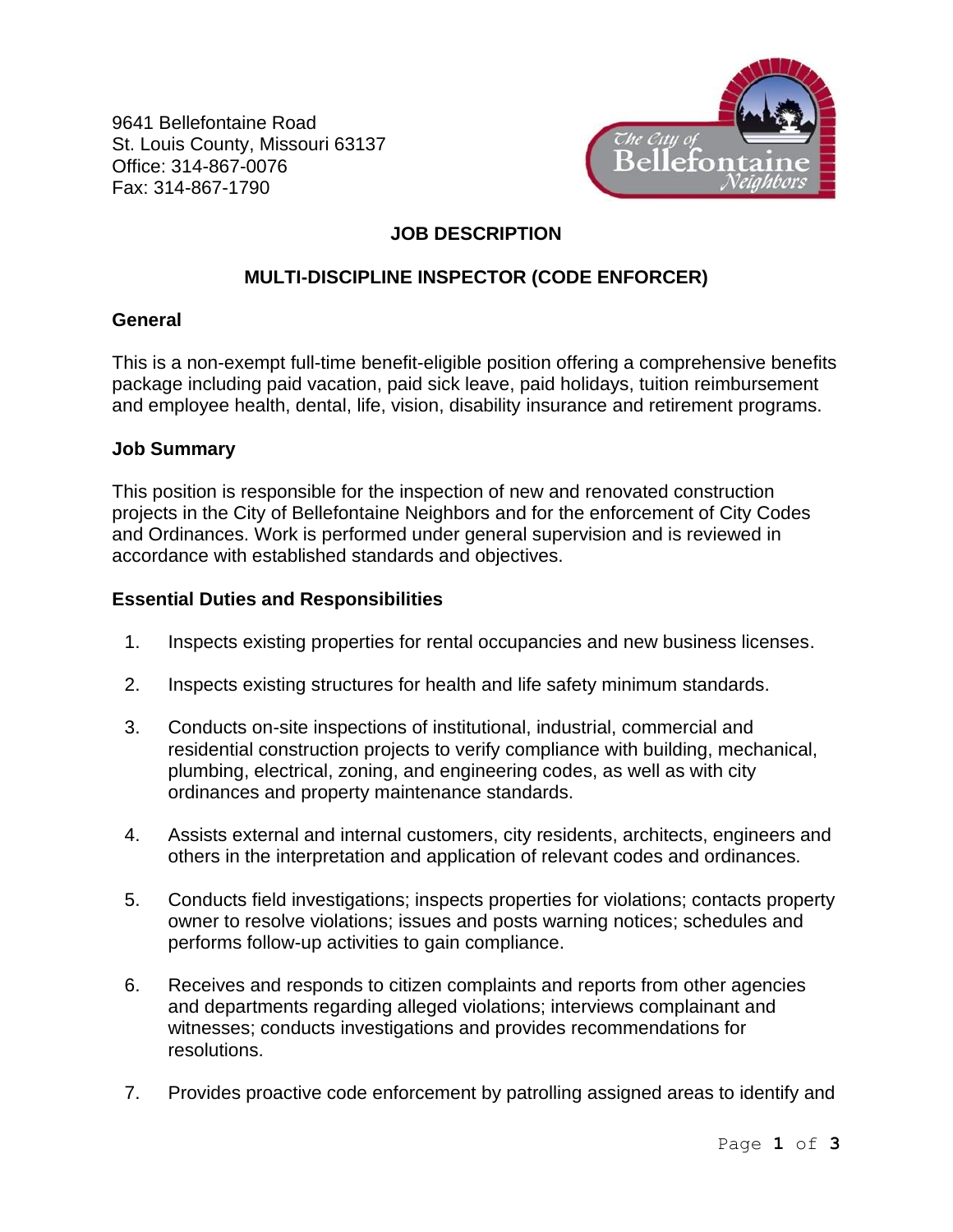evaluate ordinance violations.

- 8. Occasional attendance required at Municipal Court, Mayor and Board of Aldermen meetings, and Community meetings.
- 9. Performs other related duties as assigned.

#### **Guidelines**

Guidelines include International Code Council Building Codes, the National Electric Code, ADA guidelines, and city ordinances and zoning regulations. These guidelines require judgement, selection and interpretation in application.

#### **Complexity and Scope of Work**

- 1. The work consists of varied inspection and code enforcement duties. Strict regulations and strict deadlines contribute to the complexity of the position.
- 2. The purpose of this position is to complete inspections to ensure compliance with relevant codes and ordinances. Success in this position contributes to the provision of a safe and healthy environment for the general public.

#### **Qualifications**

To perform this job satisfactorily, an individual must be able to perform each essential duty satisfactorily. The requirements listed below are representative of the knowledge, skill and/or ability required. Reasonable accommodations may be made to enable individuals with disabilities to perform the essential functions.

#### **Minimum Qualifications**

- 1. Graduate from a general or technical high school.
- 2. Knowledge of relevant building, mechanical, plumbing, residential, fuel gas, electric, and energy conservation codes.
- 3. Knowledge of building construction practices and terminology.
- 4. Knowledge of relevant zoning, nuisance abatement, property maintenance, building, and health and safety codes.
- 5. Knowledge of municipal code enforcement principles and practices.
- 6. Knowledge of computers and job-related software programs.
- 7. Skill in the analysis of problems and the development, and implementation of